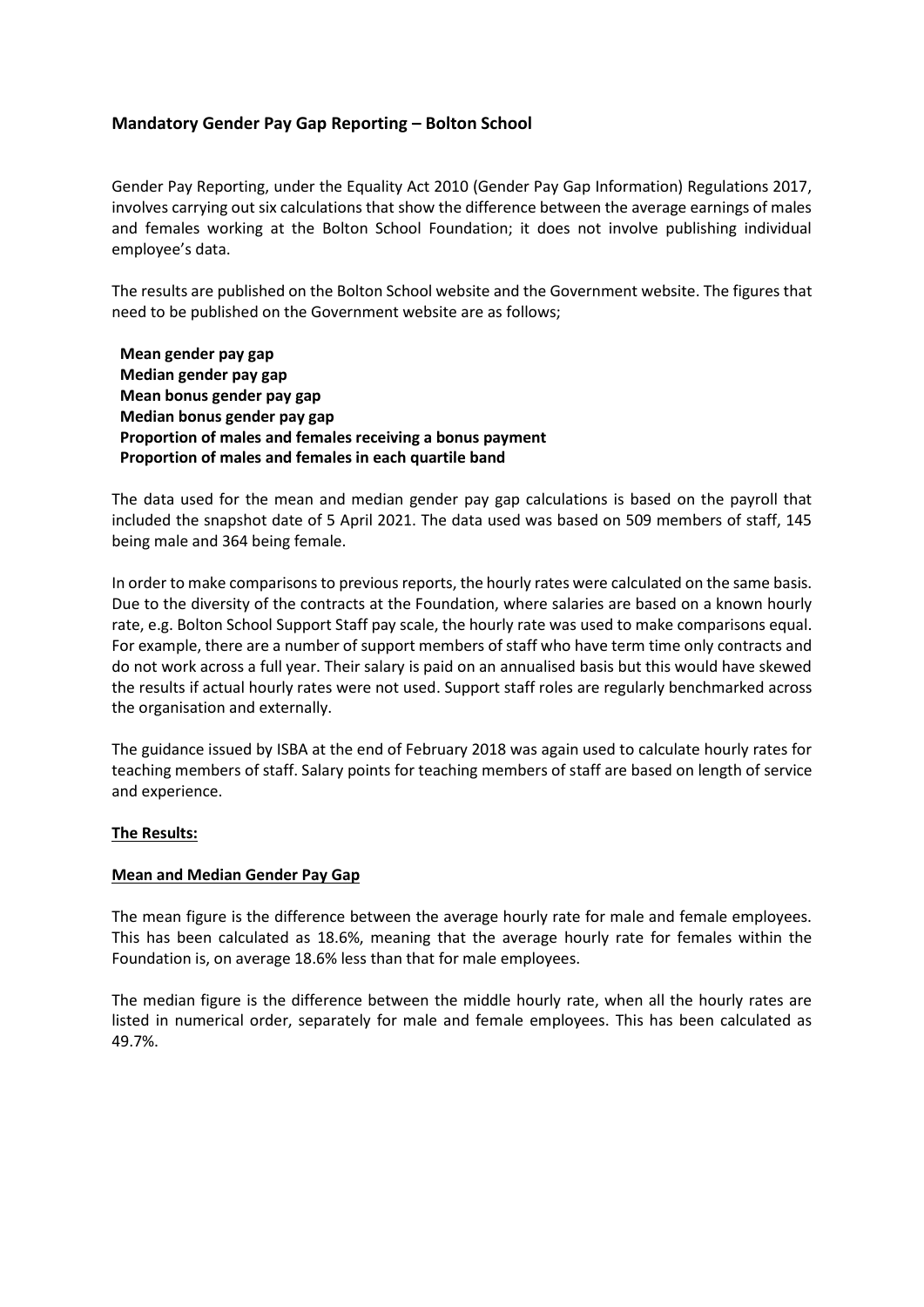### **Comparison to Previous Years**

| Year | <b>Total Number</b> | <b>Total Number</b> | <b>Total Number</b> | <b>Mean Gender</b>    | <b>Median Gender</b>  |
|------|---------------------|---------------------|---------------------|-----------------------|-----------------------|
|      | of Staff            | of Males            | of Females          | <b>Pay Gap Figure</b> | <b>Pay Gap Figure</b> |
| 2017 | 590                 | 179                 | 411                 | 16.2%                 | 40.6%                 |
| 2018 | 625                 | 186                 | 439                 | 15.2%                 | 26.6%                 |
| 2019 | 614                 | 191                 | 423                 | 12.4%                 | 27.2%                 |
| 2020 | 529                 | 161                 | 368                 | 16.5%                 | 40.5%                 |
| 2021 | 509                 | 145                 | 364                 | 18.6%                 | 49.7%                 |

These figures show that the mean and median gender pay gaps have both increased since the 2019 figures. Similar to the 2020 calculations, we believe the increase is due to the decrease in the total number of staff included in the calculation and fewer males in the lower quartile due to less casual staff working around the snapshot date. Compared to the April 2020 figures, there are 20 fewer staff members included in the calculations of which 16 are male and 4 are female.

The number of casual staff included in the calculations has been greatly reduced in the April 2020 and April 2021 figures due to the Covid-19 pandemic. Although the school buildings were open and operating in April 2021, other areas of the Foundation were yet to reopen e.g. Events and Leisure Services. A significant number of casual staff who work in these areas are male and their hourly rate of pay would have placed them in the lower quartile. Without these roles being present in the figures, the overall gender pay gap has increased.

|                           |               | Proportion<br>of males and<br>females in<br>each<br>quartile pay<br>band | Percentage<br>of males and<br>females in<br>each quartile<br>as an overall<br>percentage<br>of all staff | Percentage of<br>males and<br>females in each<br>quartile as a<br>percentage of<br>overall males or<br><b>females</b> | <b>Mean Gender</b><br>Pay Gap in<br>each quartile<br>pay band | <b>Median Gender</b><br>Pay Gap in each<br>quartile pay<br>band |
|---------------------------|---------------|--------------------------------------------------------------------------|----------------------------------------------------------------------------------------------------------|-----------------------------------------------------------------------------------------------------------------------|---------------------------------------------------------------|-----------------------------------------------------------------|
| <b>Upper</b>              | <b>Male</b>   | 43.3%                                                                    | 10.8%                                                                                                    | 37.9%                                                                                                                 | 2.08%                                                         | 4.20%                                                           |
| Quartile                  | Female        | 56.7%                                                                    | 14.1%                                                                                                    | 19.8%                                                                                                                 |                                                               |                                                                 |
| <b>Upper</b>              | <b>Male</b>   | 29.1%                                                                    | 7.3%                                                                                                     | 25.5%                                                                                                                 |                                                               |                                                                 |
| <b>Middle</b><br>Quartile | <b>Female</b> | 70.9%                                                                    | 17.7%                                                                                                    | 24.7%                                                                                                                 | $-7.35%$                                                      | $-12.01%$                                                       |
| Lower                     | <b>Male</b>   | 23.4%                                                                    | 5.9%                                                                                                     | 20.7%                                                                                                                 |                                                               |                                                                 |
| <b>Middle</b><br>Quartile | Female        | 76.6%                                                                    | 19.2%                                                                                                    | 26.9%                                                                                                                 | 1.93%                                                         | 0.38%                                                           |
| Lower                     | <b>Male</b>   | 18.1%                                                                    | 4.6%                                                                                                     | 15.9%                                                                                                                 |                                                               | 0%                                                              |
| Quartile                  | Female        | 81.9%                                                                    | 20.4%                                                                                                    | 28.6%                                                                                                                 | 1.08%                                                         |                                                                 |

### **Further Analysis**

To assist with our analysis of the data, we have analysed each quartile further and evaluated the different job roles in each quartile. The mean and median pay gaps are minimal in each quartile. In April 2021 there continues to be a gender pay gap in favour of males in the upper quartile, although this gap has reduced. In the upper middle quartile, the gender pay gap is in favour of females, this has been a consistent trend compared to previous year's analysis. The gender pay gap in the lower middle quartile and lower quartile remains minimal.